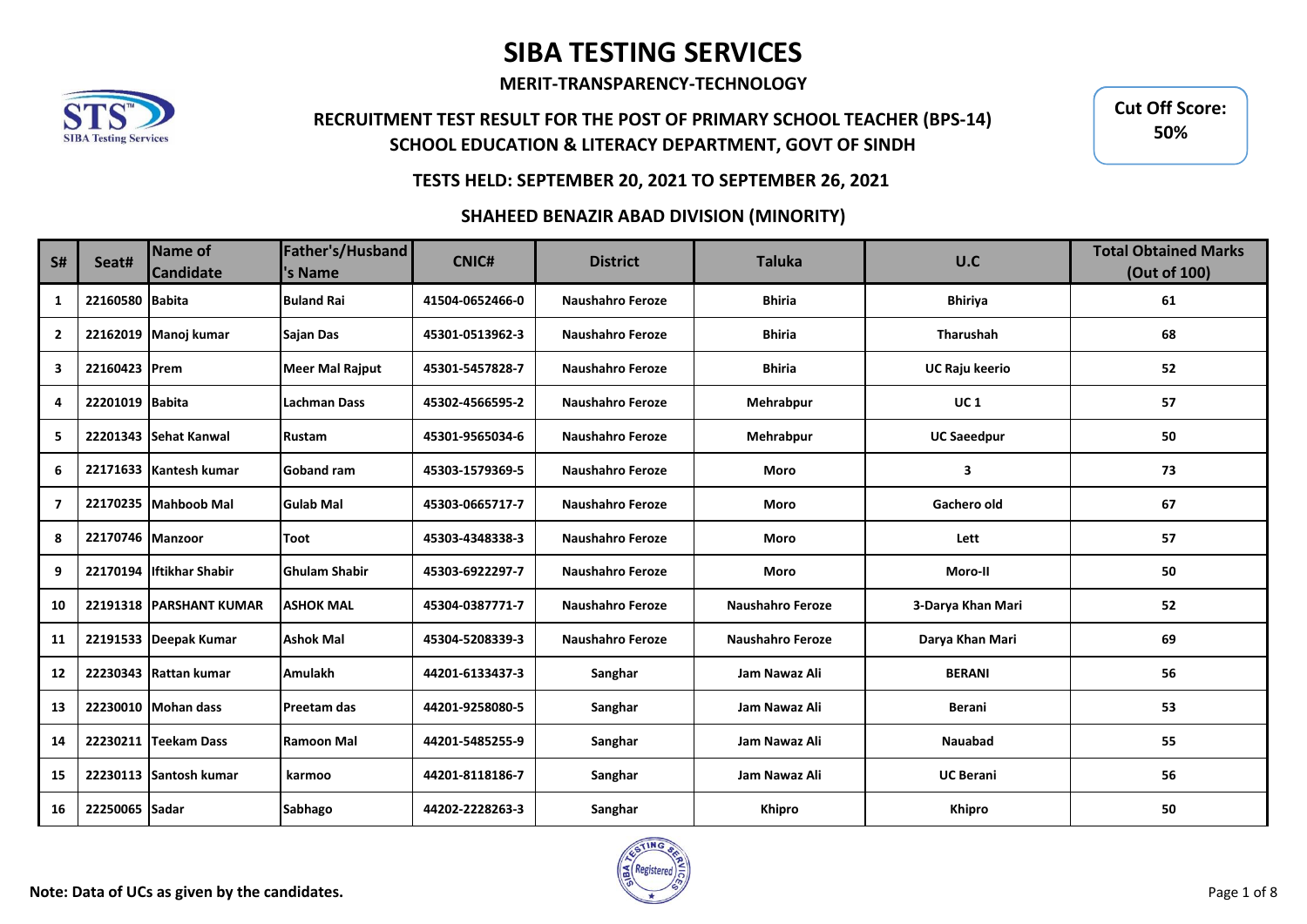**MERIT-TRANSPARENCY-TECHNOLOGY**

## **RECRUITMENT TEST RESULT FOR THE POST OF PRIMARY SCHOOL TEACHER (BPS-14) SCHOOL EDUCATION & LITERACY DEPARTMENT, GOVT OF SINDH**

**Cut Off Score: 55%Cut Off Score: 50%55%**

### **TESTS HELD: SEPTEMBER 20, 2021 TO SEPTEMBER 26, 2021**

#### **SHAHEED BENAZIR ABAD DIVISION (MINORITY)**

| <b>S#</b> | Seat#             | Name of<br><b>Candidate</b> | Father's/Husband<br>'s Name | <b>CNIC#</b>    | <b>District</b> | <b>Taluka</b> | U.C                     | <b>Total Obtained Marks</b><br>(Out of 100) |
|-----------|-------------------|-----------------------------|-----------------------------|-----------------|-----------------|---------------|-------------------------|---------------------------------------------|
| 17        |                   | 22250278 Sunil kumar        | Washu mal                   | 44202-2261007-5 | Sanghar         | Khipro        | 74 ward                 | 52                                          |
| 18        |                   | 22250517 Asskaran Singh     | <b>Chandan Singh</b>        | 44202-8702453-7 | Sanghar         | <b>Khipro</b> | <b>Banko Chanihoon</b>  | 51                                          |
| 19        |                   | 22250903 ANU RAJ SINGH      | <b>NAR BET SINGH</b>        | 44202-1287936-3 | Sanghar         | Khipro        | <b>BANKO CHANIO</b>     | 59                                          |
| 20        |                   | 22251030 Kheem Chand        | <b>Harkho Mal</b>           | 44202-6419516-7 | Sanghar         | Khipro        | <b>Bhit Bhaiti</b>      | 69                                          |
| 21        |                   | 22251278 Ashok Kumar        | <b>SADHOO RAM</b>           | 44202-1815412-5 | Sanghar         | Khipro        | <b>BHIT BHAITI</b>      | 65                                          |
| 22        |                   | 22251228 Sarwan kumar       | <b>Kewal</b>                | 42201-8694301-3 | Sanghar         | <b>Khipro</b> | <b>Bhit Bhaiti</b>      | 53                                          |
| 23        |                   | 22250668 Sarwan kumar       | Amrio mal                   | 44202-8384091-1 | Sanghar         | <b>Khipro</b> | <b>Bhit Bhaiti</b>      | 52                                          |
| 24        | 22251144 Santosh  |                             | Fatoo                       | 44202-4425220-7 | Sanghar         | Khipro        | <b>Bhit Bhaiti</b>      | 52                                          |
| 25        |                   | 22250653 Narbat Lal         | <b>Hamtho</b>               | 44202-6737561-1 | Sanghar         | Khipro        | <b>Bilawal Hingorjo</b> | 64                                          |
| 26        | 22250621 Dharmraj |                             | Hamtho                      | 44202-6688790-5 | Sanghar         | Khipro        | <b>Bilawal Hingorjo</b> | 60                                          |
| 27        |                   | 22250857 Dayal Das          | Kirshan                     | 44202-3147311-5 | Sanghar         | Khipro        | <b>Bilawal Hingorjo</b> | 60                                          |
| 28        |                   | 22250754 Teerath das        | Kirshan                     | 44202-3147216-5 | Sanghar         | Khipro        | <b>Bilawal Hingorjo</b> | 51                                          |
| 29        | 22250600 Nand Lal |                             | <b>Dharam Das</b>           | 44202-0432633-9 | Sanghar         | <b>Khipro</b> | <b>Hamzo Dars</b>       | 63                                          |
| 30        |                   | 22250931 CHANDAR            | <b>NEELO</b>                | 44202-2450785-7 | Sanghar         | <b>Khipro</b> | <b>HATHUNGO</b>         | 63                                          |
| 31        |                   | 22250142 Mohan Mal Megwar   | <b>Mehko</b>                | 44202-4967596-3 | Sanghar         | Khipro        | <b>Kamil Hingoro</b>    | 60                                          |
| 32        |                   | 22250301 Haresh Kumar       | <b>Mohen</b>                | 44202-4356953-5 | Sanghar         | Khipro        | Khahi                   | 52                                          |

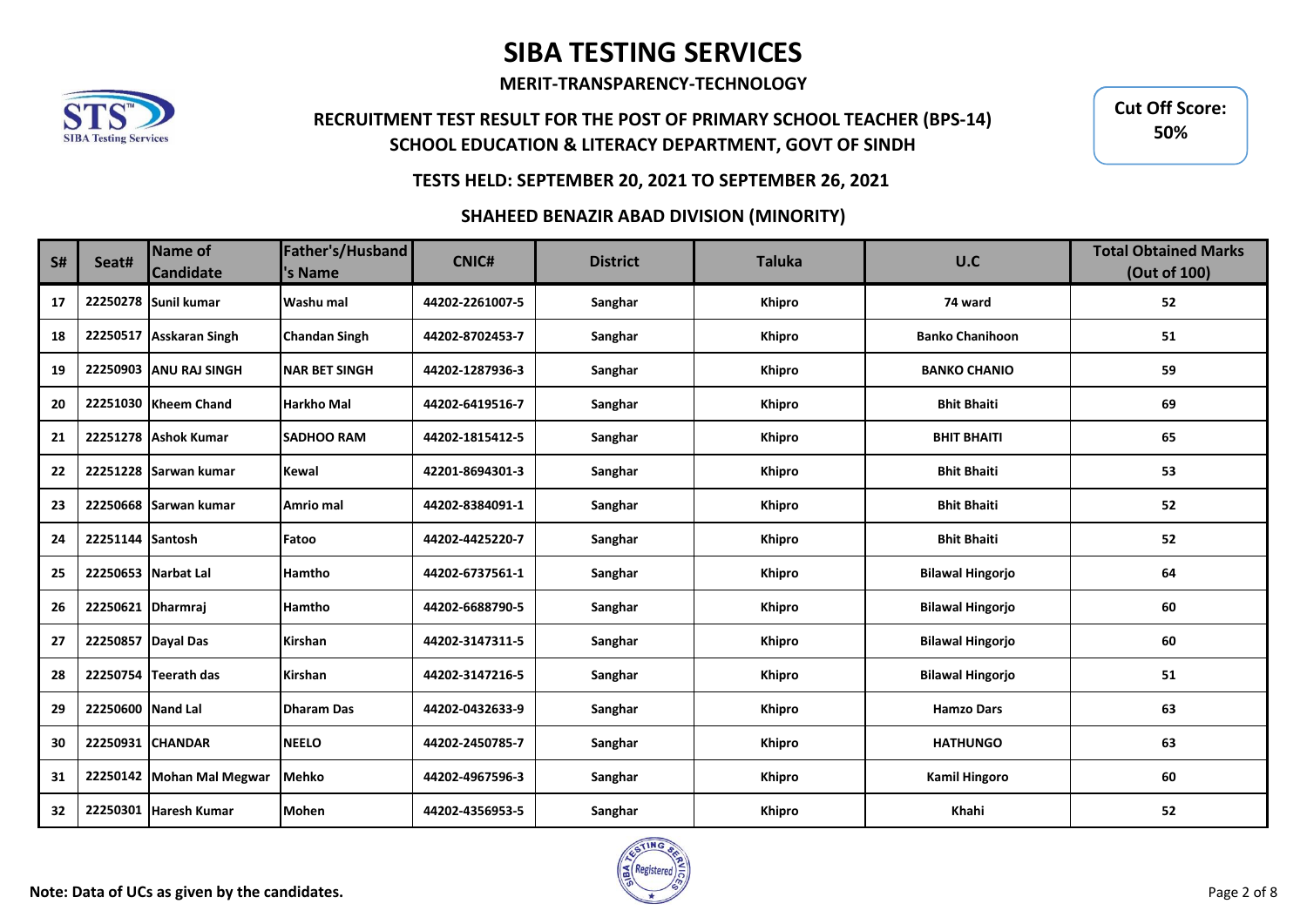**MERIT-TRANSPARENCY-TECHNOLOGY**

## **RECRUITMENT TEST RESULT FOR THE POST OF PRIMARY SCHOOL TEACHER (BPS-14) SCHOOL EDUCATION & LITERACY DEPARTMENT, GOVT OF SINDH**

**Cut Off Score: 55%Cut Off Score: 50%55%**

### **TESTS HELD: SEPTEMBER 20, 2021 TO SEPTEMBER 26, 2021**

#### **SHAHEED BENAZIR ABAD DIVISION (MINORITY)**

| <b>S#</b> | Seat#             | Name of<br><b>Candidate</b> | Father's/Husband<br>'s Name | <b>CNIC#</b>    | <b>District</b> | <b>Taluka</b> | U.C           | <b>Total Obtained Marks</b><br>(Out of 100) |
|-----------|-------------------|-----------------------------|-----------------------------|-----------------|-----------------|---------------|---------------|---------------------------------------------|
| 33        | 22250834 PIRBHOO  |                             | <b>KHETO</b>                | 44202-0762204-7 | Sanghar         | Khipro        | <b>KHAHI</b>  | 51                                          |
| 34        |                   | 22250431 Vijay Kumar        | <b>Padam Chand</b>          | 44202-6952549-1 | Sanghar         | <b>Khipro</b> | <b>Khipro</b> | 64                                          |
| 35        |                   | 22250716 Rajesh Kumar       | <b>Prem Chand</b>           | 44202-2151126-9 | Sanghar         | <b>Khipro</b> | <b>Khipro</b> | 62                                          |
| 36        |                   | 22250420 CHANDER SINGH      | <b>RAI CHAND</b>            | 44202-7358532-7 | Sanghar         | Khipro        | <b>KHIPRO</b> | 59                                          |
| 37        |                   | 22250377 Aneel Kumar        | Parshotam                   | 44202-8133242-9 | Sanghar         | <b>Khipro</b> | <b>Khipro</b> | 57                                          |
| 38        |                   | 22250999 Raj Kumar          | <b>Ravi Shanker</b>         | 44202-4184381-7 | Sanghar         | Khipro        | <b>Khipro</b> | 56                                          |
| 39        |                   | 22250718 Vinod kumar        | <b>Harchand</b>             | 44202-6235724-9 | Sanghar         | Khipro        | <b>Khipro</b> | 54                                          |
| 40        |                   | 22250265 Pardeep Kumar      | Anu                         | 44202-0856134-5 | Sanghar         | <b>Khipro</b> | <b>Khipro</b> | 52                                          |
| 41        |                   | 22250243 Aneel Kumar        | Jeesa Ram                   | 44202-3112209-9 | Sanghar         | <b>Khipro</b> | <b>Khipro</b> | 52                                          |
| 42        |                   | 22250274 Sunil kumar        | <b>Ashok kumar</b>          | 44202-9326585-3 | Sanghar         | Khipro        | khipro        | 52                                          |
| 43        |                   | 22250060 Kiran Chandra      | <b>Prem Chand</b>           | 44202-3797117-8 | Sanghar         | Khipro        | <b>Khipro</b> | 51                                          |
| 44        | 22250107 Sarswati |                             | Farsram                     | 44202-7007598-4 | Sanghar         | Khipro        | Khipro        | 51                                          |
| 45        |                   | 22250958 Jaiwantimalha      | <b>Mukesh Kumar</b>         | 44202-4856419-8 | Sanghar         | <b>Khipro</b> | Khipro        | 51                                          |
| 46        |                   | 22250814 Sandeep Kumar      | <b>Bhooro</b>               | 44202-6209643-1 | Sanghar         | <b>Khipro</b> | <b>Khipro</b> | 51                                          |
| 47        | 22250155 Subash   |                             | <b>Khatoo Mal</b>           | 44202-6022537-3 | Sanghar         | Khipro        | Khipro        | 50                                          |
| 48        |                   | 22250475 Bhawani Shanker    | <b>Om Parkash</b>           | 44202-2102104-3 | Sanghar         | Khipro        | <b>Khipro</b> | 50                                          |

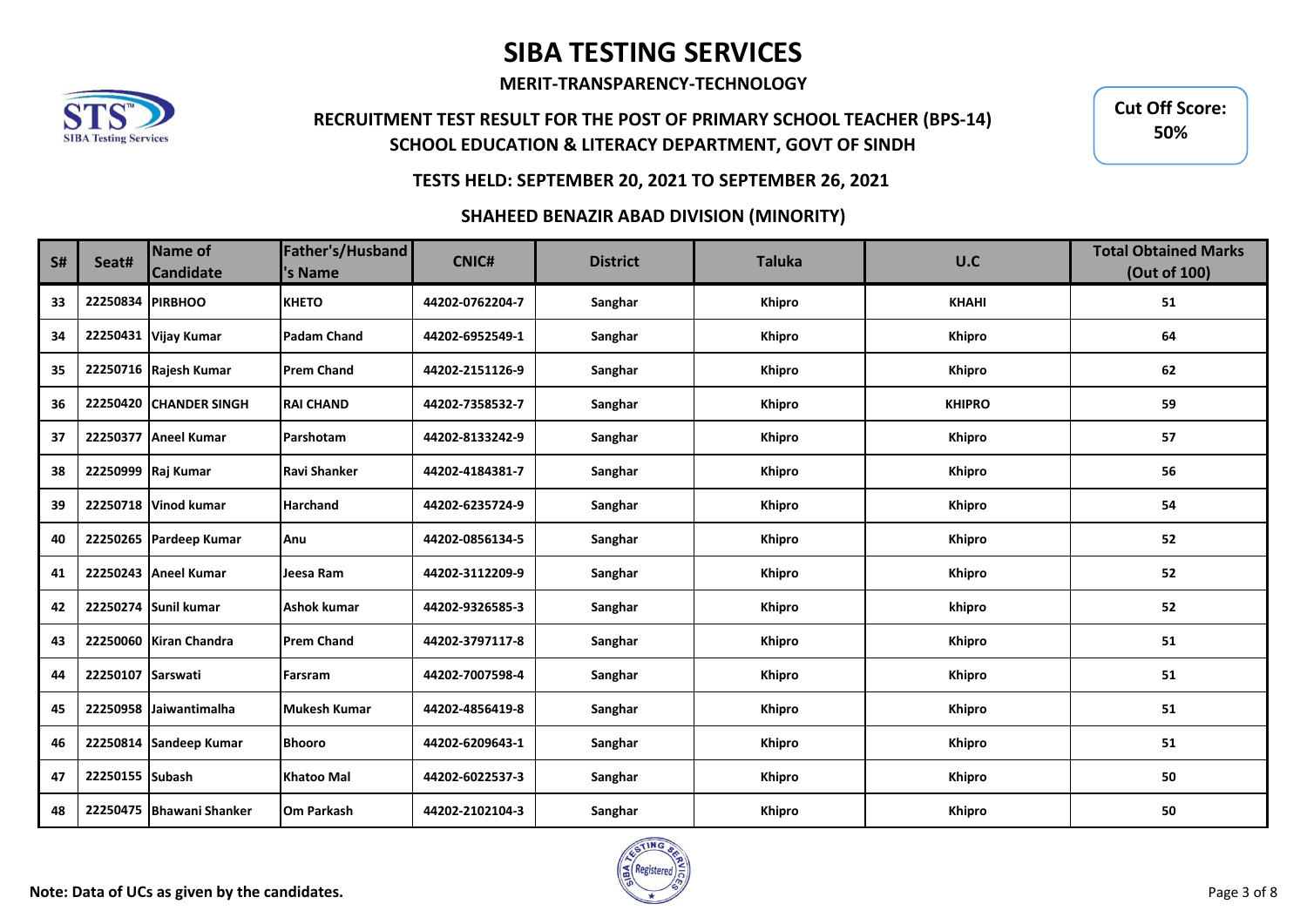**MERIT-TRANSPARENCY-TECHNOLOGY**

## **RECRUITMENT TEST RESULT FOR THE POST OF PRIMARY SCHOOL TEACHER (BPS-14) SCHOOL EDUCATION & LITERACY DEPARTMENT, GOVT OF SINDH**

**Cut Off Score: 55%Cut Off Score: 50%55%**

### **TESTS HELD: SEPTEMBER 20, 2021 TO SEPTEMBER 26, 2021**

#### **SHAHEED BENAZIR ABAD DIVISION (MINORITY)**

| <b>S#</b> | Seat#           | Name of<br><b>Candidate</b> | Father's/Husband<br>'s Name | <b>CNIC#</b>    | <b>District</b> | <b>Taluka</b> | U.C                               | <b>Total Obtained Marks</b><br>(Out of 100) |
|-----------|-----------------|-----------------------------|-----------------------------|-----------------|-----------------|---------------|-----------------------------------|---------------------------------------------|
| 49        |                 | 22250694 Asha Kumari        | <b>Chhatu Mal</b>           | 44202-3111048-4 | Sanghar         | <b>Khipro</b> | Khipro                            | 50                                          |
| 50        |                 | 22251284 Raj Kumar          | Sajan                       | 44202-8138939-7 | Sanghar         | <b>Khipro</b> | <b>Khipro</b>                     | 56                                          |
| 51        |                 | 22250873 Suneel Kumar       | <b>Bhooro</b>               | 44202-7753829-5 | Sanghar         | <b>Khipro</b> | Khipro                            | 53                                          |
| 52        |                 | 22250391 Karan kumar        | <b>Manwar Das</b>           | 44202-4837676-5 | Sanghar         | Khipro        | <b>Khipro</b>                     | 50                                          |
| 53        |                 | 22250148   Bhawani Shanker  | <b>Herchand</b>             | 44202-5895647-1 | Sanghar         | Khipro        | <b>Khipro Town</b>                | 67                                          |
| 54        |                 | 22250384 Tahel Ram          | <b>Chanpo Mal</b>           | 44202-2741756-1 | Sanghar         | <b>Khipro</b> | Khipro town                       | 51                                          |
| 55        | 22251009 Kishor |                             | <b>Chando Mal</b>           | 44202-4362058-3 | Sanghar         | <b>Khipro</b> | <b>Khipro Town</b>                | 51                                          |
| 56        |                 | 22250434 PARKASH PURI       | <b>MALPURI</b>              | 44202-1782309-7 | Sanghar         | <b>Khipro</b> | <b>KHIPRO TOWN</b>                | 65                                          |
| 57        |                 | 22251006 Hari chand soothar | Radho mal                   | 44202-1771641-5 | Sanghar         | <b>Khipro</b> | Khipro/ Khipro                    | 51                                          |
| 58        | 22250185 Hameer |                             | Rawato                      | 44202-8312182-3 | Sanghar         | <b>Khipro</b> | khori                             | 58                                          |
| 59        |                 | 22250620 SONIA BAI          | <b>DOULAT RAM</b>           | 44205-9176073-6 | Sanghar         | Khipro        | <b>LOON KHAN</b>                  | 58                                          |
| 60        |                 | 22250720 Doulat Ram         | <b>Narain Das</b>           | 44202-7099130-3 | Sanghar         | Khipro        | Loon Khan                         | 53                                          |
| 61        | 22250307 Prem   |                             | Preetam                     | 44202-4730352-5 | Sanghar         | <b>Khipro</b> | Loon Khan                         | 52                                          |
| 62        |                 | 22251103 Khait kanwal       | <b>Bhawani Shanker</b>      | 44202-6675789-3 | Sanghar         | Khipro        | <b>MC Khipro</b>                  | 67                                          |
| 63        |                 | 22250459 NATESH KUMAR       | <b>BHAG CHAND</b>           | 44202-1516631-9 | Sanghar         | Khipro        | <b>MC KHIPRO</b>                  | 50                                          |
| 64        |                 | 22250819 Om Parkash         | Dhanraj mal                 | 44202-8177568-9 | Sanghar         | <b>Khipro</b> | <b>Municipal committee Khipro</b> | 50                                          |

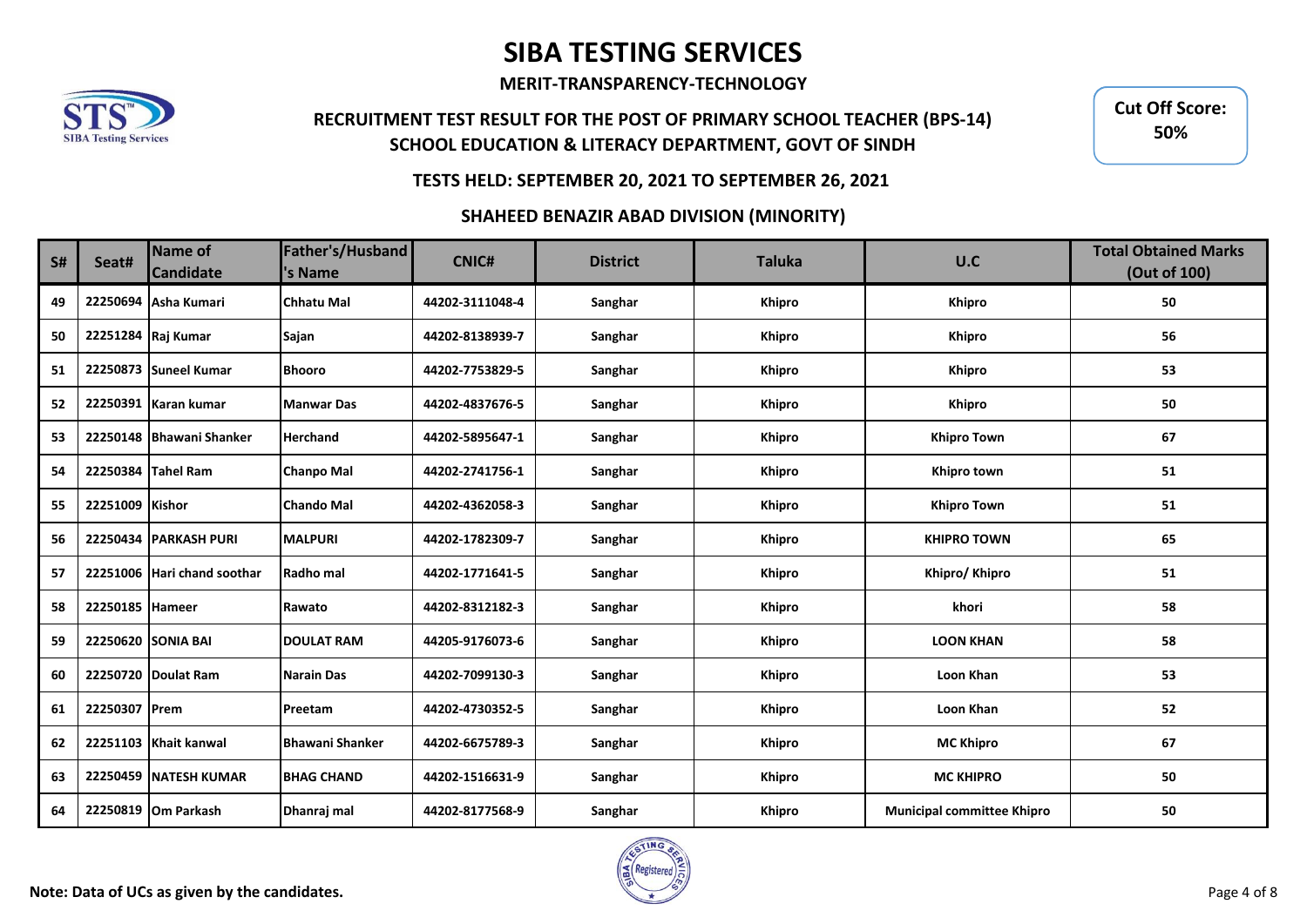**MERIT-TRANSPARENCY-TECHNOLOGY**

## **RECRUITMENT TEST RESULT FOR THE POST OF PRIMARY SCHOOL TEACHER (BPS-14) SCHOOL EDUCATION & LITERACY DEPARTMENT, GOVT OF SINDH**

**Cut Off Score: 55%Cut Off Score: 50%55%**

### **TESTS HELD: SEPTEMBER 20, 2021 TO SEPTEMBER 26, 2021**

#### **SHAHEED BENAZIR ABAD DIVISION (MINORITY)**

| S# | Seat#             | Name of<br><b>Candidate</b>             | Father's/Husband<br>'s Name | <b>CNIC#</b>    | <b>District</b> | <b>Taluka</b> | U.C                                   | <b>Total Obtained Marks</b><br>(Out of 100) |
|----|-------------------|-----------------------------------------|-----------------------------|-----------------|-----------------|---------------|---------------------------------------|---------------------------------------------|
| 65 | 22250791          | Naresh Kumar                            | Dhanraj Mal                 | 44202-8177663-9 | Sanghar         | Khipro        | <b>Municipal Committee Khipro</b>     | 69                                          |
| 66 | 22250967          | Santosh kumar                           | Soorjan                     | 44202-6510788-5 | Sanghar         | <b>Khipro</b> | Roonjho                               | 55                                          |
| 67 |                   | 22250472 YOUDHESTAR                     | <b>MOHAN</b>                | 44105-7379644-5 | Sanghar         | <b>Khipro</b> | <b>SYED SAMAN SHAH</b>                | 69                                          |
| 68 | 22250971          | <b>Reejhoo Mal Urf</b><br>Sanjesh Kumar | <b>Toto Mal</b>             | 44202-3911713-7 | Sanghar         | Khipro        | <b>Syed Saman Shah</b>                | 61                                          |
| 69 |                   | <b>22250043 PREM CHAND</b>              | <b>PURKHO</b>               | 44202-4280017-7 | Sanghar         | <b>Khipro</b> | <b>Syed Saman Shah</b>                | 52                                          |
| 70 |                   | 22250085 RAVEENA KUMARI                 | <b>Washdev Gir</b>          | 44202-3959369-8 | Sanghar         | <b>Khipro</b> | <b>Town Committee Khipro</b>          | 52                                          |
| 71 |                   | 22250169 Nand Kumar                     | Loono                       | 44202-3040895-3 | Sanghar         | <b>Khipro</b> | <b>Union Council Bilawal Hingorjo</b> | 72                                          |
| 72 |                   | 22250452 Pardeep Kumar                  | Hansraj Mal                 | 44202-3117986-7 | Sanghar         | Khipro        | Ward 06 Khipro                        | 51                                          |
| 73 | 22241654 Ravina   |                                         | Ramchand                    | 44203-2449636-2 | Sanghar         | Sanghar       | Kandyari                              | 50                                          |
| 74 | 22240992 Hari Ram |                                         | <b>Assan Dass</b>           | 44203-4241991-3 | Sanghar         | Sanghar       | <b>Municipal Committee Sanghar</b>    | 63                                          |
| 75 |                   | 22240476 Sunil Kumar                    | Oodho Mal                   | 44203-7460777-1 | Sanghar         | Sanghar       | <b>Municipal Committee Sanghar</b>    | 50                                          |
| 76 | 22241653 Sonia    |                                         | vikram                      | 44203-3116965-2 | Sanghar         | Sanghar       | Perumal                               | 53                                          |
| 77 |                   | 22240599 Neela Kumari                   | Ramesh Kumar                | 42301-3860907-0 | Sanghar         | Sanghar       | Sanghar-1                             | 69                                          |
| 78 | 22240758 Ousha    |                                         | <b>Ashok Kumar</b>          | 44203-8971986-0 | Sanghar         | Sanghar       | Sanghar-1                             | 60                                          |
| 79 |                   | 22240153 Dhaloo Mal                     | Partabo Mal                 | 44203-2568148-1 | Sanghar         | Sanghar       | Sethar pir                            | 60                                          |
| 80 |                   | 22240128 Harchand Ram                   | Longio                      | 44203-4106784-1 | Sanghar         | Sanghar       | <b>Sethar Pir</b>                     | 56                                          |

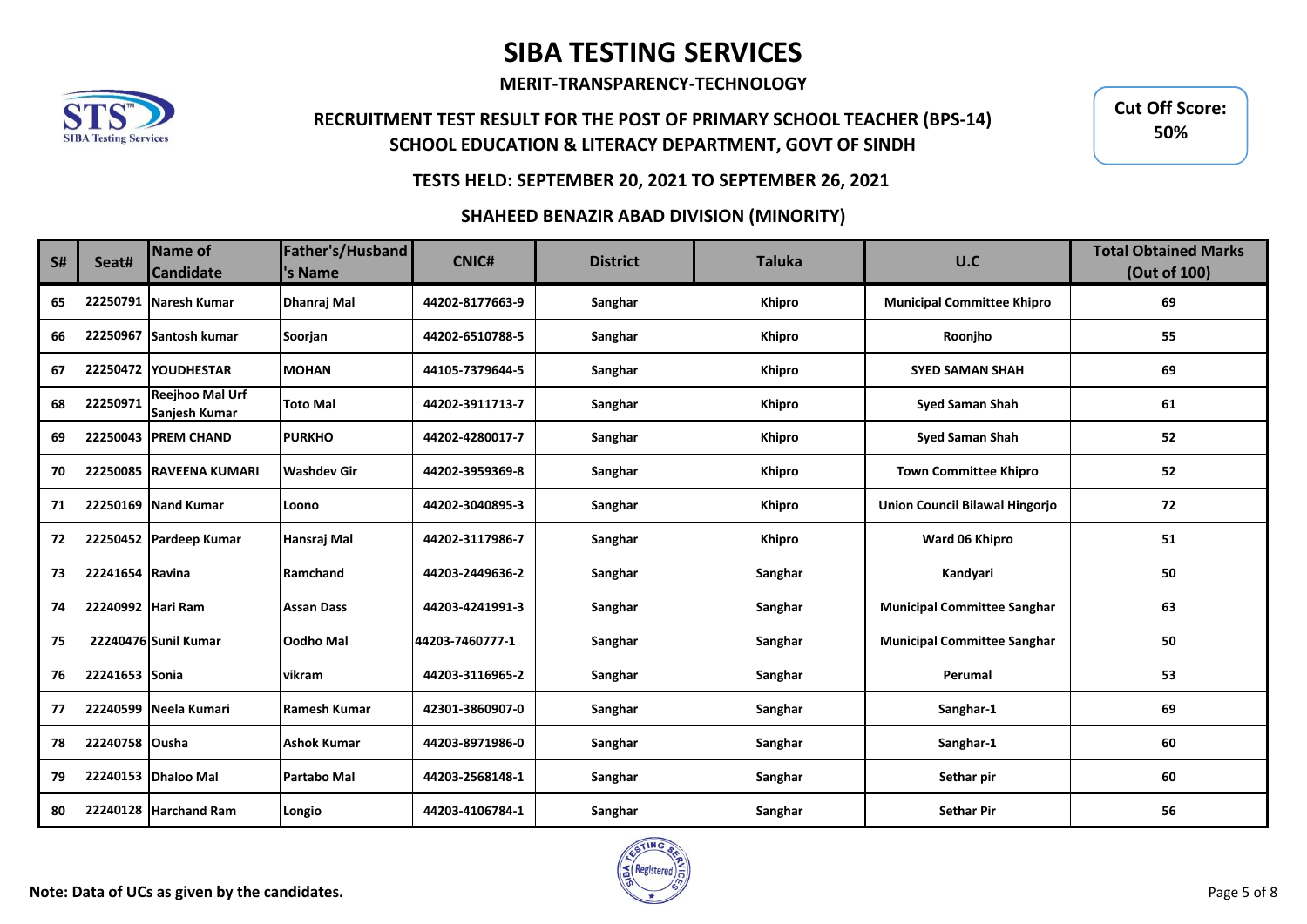**MERIT-TRANSPARENCY-TECHNOLOGY**

## **RECRUITMENT TEST RESULT FOR THE POST OF PRIMARY SCHOOL TEACHER (BPS-14) SCHOOL EDUCATION & LITERACY DEPARTMENT, GOVT OF SINDH**

**Cut Off Score: 55%Cut Off Score: 50%55%**

### **TESTS HELD: SEPTEMBER 20, 2021 TO SEPTEMBER 26, 2021**

#### **SHAHEED BENAZIR ABAD DIVISION (MINORITY)**

| S# | Seat#              | Name of<br><b>Candidate</b> | Father's/Husband<br>'s Name | <b>CNIC#</b>    | <b>District</b> | <b>Taluka</b> | U.C                           | <b>Total Obtained Marks</b><br>(Out of 100) |
|----|--------------------|-----------------------------|-----------------------------|-----------------|-----------------|---------------|-------------------------------|---------------------------------------------|
| 81 |                    | 22240519 Deepak kumar       | Jeo Mal                     | 44203-1953351-7 | Sanghar         | Sanghar       | <b>Town commettee Perumal</b> | 56                                          |
| 82 |                    | 22241446 Deep chand         | Jai Raj                     | 44203-2283894-1 | Sanghar         | Sanghar       | <b>Town Committee Sanghar</b> | 51                                          |
| 83 |                    | 22261416 Ramesh Kumar       | <b>DHARMOON</b>             | 44204-2259178-1 | Sanghar         | Shahdadpur    | M-C WARD NO. 03               | 61                                          |
| 84 | 22260452 gulab rai |                             | Hare ram                    | 44204-0380938-9 | Sanghar         | Shahdadpur    | sarhari                       | 59                                          |
| 85 |                    | 22260143 SANJAY KUMAR       | Mohan Das                   | 44204-9724509-1 | Sanghar         | Shahdadpur    | <b>Sarhari Town</b>           | 60                                          |
| 86 |                    | 22261301 Narinder kumar     | <b>CHANGOO MAL</b>          | 44204-4803448-9 | Sanghar         | Shahdadpur    | <b>SHAHDADPUR-III</b>         | 50                                          |
| 87 |                    | 22260970 Rajesh kumar       | Kirshan                     | 44204-1589445-7 | Sanghar         | Shahdadpur    | Shahpur chakar                | 54                                          |
| 88 |                    | 22261195 Sunny Kumar        | <b>Teekam</b>               | 44204-2257511-7 | Sanghar         | Shahdadpur    | Town committee Jatiya         | 58                                          |
| 89 | 22261612 Natasha   |                             | <b>Bughro Mal</b>           | 44204-3368032-2 | Sanghar         | Shahdadpur    | UC=1 / Shahdadpur Town        | 53                                          |
| 90 |                    | 22220755 Chandan Lal        | <b>Beer Bal</b>             | 44205-8711759-7 | Sanghar         | Sinjhoro      | Deh 22 Jamrao                 | 59                                          |
| 91 | 22220849 Nakhtio   |                             | <b>Arjan Das</b>            | 44205-7240219-7 | Sanghar         | Sinjhoro      | Jaffar Khan Laghari           | 65                                          |
| 92 |                    | 22220582 Parkash Mal        | Lunio Mal                   | 44205-7216641-9 | Sanghar         | Sinjhoro      | Jaffar Khan Laghari           | 62                                          |
| 93 | 22220046 Teerath   |                             | <b>Saooro</b>               | 44205-6730208-5 | Sanghar         | Sinjhoro      | Jaffar khan laghari           | 57                                          |
| 94 |                    | 22220050 Jekesh Kumar       | <b>Bhooro</b>               | 44103-9629564-5 | Sanghar         | Sinjhoro      | Jaffar Khan Laghari           | 52                                          |
| 95 | 22220391 Rekha     |                             | <b>Prem Chand</b>           | 44205-7637003-6 | Sanghar         | Sinjhoro      | Jhol                          | 64                                          |
| 96 |                    | 22221137 Chaman lal         | Pahlaj Ram                  | 44205-1528221-5 | Sanghar         | Sinjhoro      | jhol                          | 52                                          |

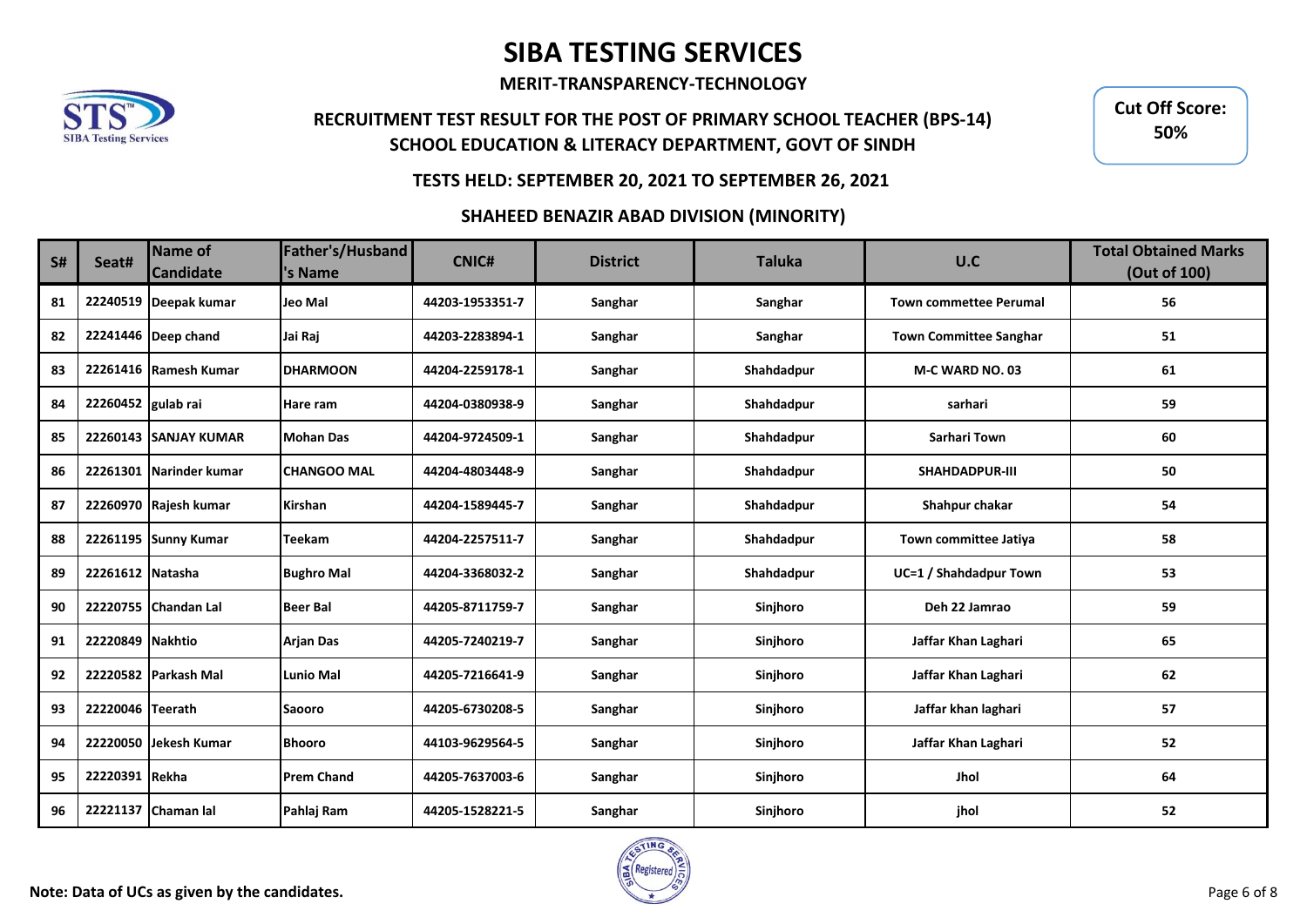**MERIT-TRANSPARENCY-TECHNOLOGY**

## **RECRUITMENT TEST RESULT FOR THE POST OF PRIMARY SCHOOL TEACHER (BPS-14) SCHOOL EDUCATION & LITERACY DEPARTMENT, GOVT OF SINDH**

**Cut Off Score: 55%Cut Off Score: 50%55%**

### **TESTS HELD: SEPTEMBER 20, 2021 TO SEPTEMBER 26, 2021**

#### **SHAHEED BENAZIR ABAD DIVISION (MINORITY)**

| S#  | Seat#              | Name of<br><b>Candidate</b> | Father's/Husband<br>'s Name | <b>CNIC#</b>    | <b>District</b>            | <b>Taluka</b>          | U.C                       | <b>Total Obtained Marks</b><br>(Out of 100) |
|-----|--------------------|-----------------------------|-----------------------------|-----------------|----------------------------|------------------------|---------------------------|---------------------------------------------|
| 97  |                    | 22220441 Suresh Kumar       | <b>Tano Mal</b>             | 44205-4317167-9 | Sanghar                    | Sinjhoro               | Jhol                      | 51                                          |
| 98  |                    | 22221013 Vijay Kumar        | Gomando                     | 44205-9753285-3 | Sanghar                    | Sinjhoro               | Jhole                     | 71                                          |
| 99  | 22220842 Gulab rai |                             | Teerath das                 | 44205-0502400-5 | Sanghar                    | Sinjhoro               | Jhole                     | 56                                          |
| 100 | 22220006 Lal Chand |                             | <b>Nursing</b>              | 44205-6839721-9 | Sanghar                    | Sinjhoro               | Kurkli                    | 54                                          |
| 101 | 22220261 Lal Chand |                             | <b>Dharmoon</b>             | 44205-5815135-3 | Sanghar                    | Sinjhoro               | Wali Muhammad Keerio      | 65                                          |
| 102 |                    | 22210852 Mona Akhtari       | <b>Farhad Akhtari</b>       | 44206-2302112-6 | Sanghar                    | <b>Tando Adam</b>      | 3                         | 53                                          |
| 103 |                    | 22210247 Ramchand           | <b>Hukam Chand</b>          | 44206-8333238-5 | Sanghar                    | <b>Tando Adam</b>      | <b>Kumb Dharoon</b>       | 56                                          |
| 104 |                    | 22211496 Anand Kumar        | <b>Tahal Mal</b>            | 44206-4287584-7 | Sanghar                    | <b>Tando Adam</b>      | <b>Manik thaheem</b>      | 51                                          |
| 105 | 22211126 Kelash    |                             | <b>Shankar Das</b>          | 44206-7975566-7 | Sanghar                    | <b>Tando Adam</b>      | <b>MC-Tando Adam</b>      | 51                                          |
| 106 | 22210429 Papee     |                             | Shaghan Das                 | 44206-8132225-3 | Sanghar                    | <b>Tando Adam</b>      | <b>Tayab Thahim</b>       | 54                                          |
| 107 |                    | 22210658 Haresh Kumar       | <b>Nano Mal</b>             | 44206-6183411-9 | Sanghar                    | <b>Tando Adam</b>      | <b>UC Mitho Khoso</b>     | 54                                          |
| 108 | 22210047           | Madan Lal                   | <b>UTAMYOON</b>             | 44206-3689623-7 | Sanghar                    | <b>Tando Adam</b>      | <b>UC-TAYAB THAHIM</b>    | 59                                          |
| 109 |                    | 22131304 Roop Chand         | <b>Mevo</b>                 | 45401-1868421-5 | <b>Shaheed Benazirabad</b> | Daulatpur (Qazi Ahmed) | <b>Ahmed Bughio</b>       | 56                                          |
| 110 |                    | 22130976 Chanda Devi        | <b>Gordhan Nath</b>         | 45401-7335033-6 | <b>Shaheed Benazirabad</b> | Daulatpur (Qazi Ahmed) | Qazi Ahmed-1              | 61                                          |
| 111 | 22130277           | Namoo Mal                   | Raj Kumar                   | 45401-3509370-5 | <b>Shaheed Benazirabad</b> | Daulatpur (Qazi Ahmed) | town committee Kazi Ahmed | 71                                          |
| 112 |                    | 22131303 Darshina Devi      | <b>Santosh Nath</b>         | 45401-7063687-6 | <b>Shaheed Benazirabad</b> | Daulatpur (Qazi Ahmed) | $UC_1$                    | 79                                          |